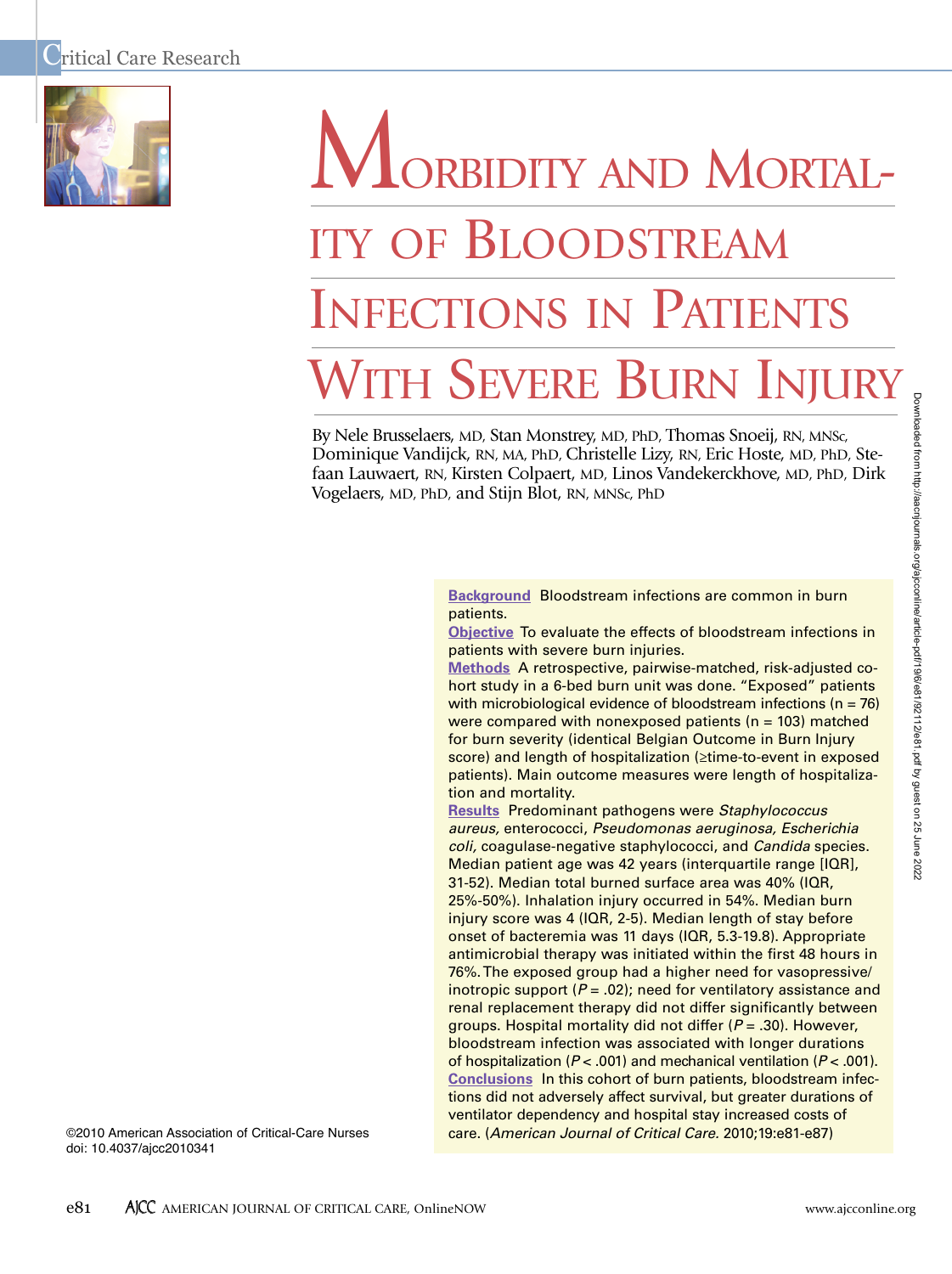dvances in burn care have substantially improved outcomes for patients with<br>severe burn injuries.<sup>1</sup> After survival during the acute phase improved, infection<br>complications became more prominent; bloodstream infections (BS severe burn injuries. <sup>1</sup> After survival during the acute phase improved, infectious complications became more prominent; bloodstream infections (BSIs) are among the most prevalent.<sup>25</sup> Burn patients are at high risk for BSI because of large skin defects. The odds of BSI increase with burn size and depth. <sup>4</sup> Early debridement burns is difficult to avoid, potentially leading to systemic invasion of microbes.<sup>648</sup> Furthermore, burn patients are at risk for BSI because of the use of invasive devices, multiple surgical procedures, and prolonged hospitalization.

On the basis of 9 years of data from a single center, Bang et al <sup>9</sup> reported a 23.5% mortality among 166 burn patients with BSI. In an earlier study,<sup>10</sup> BSI was a dominant cause of death. In burn patients with *Stenotrophomonas maltophilia* BSI, mortality was  $31.7\%$ .<sup>11</sup> In a study<sup>12</sup> of US military casualties who had burns, BSI was associated with a 2.6-fold increase in the risk of death.

Estimated fatality rates associated with BSI in burn victims are 20% to 30%. However, because BSIs generally occur in more severely burned patients, distinguishing mortality due to the infection from mortality due to general trauma severity can be difficult. Hence, matched cohort designs may be advocated to assess the clinical impact of BSI. <sup>13</sup> In one case-control investigation, <sup>14</sup> mortality was 31% in 29 burn patients with *Acinetobacter baumanii* BSI and 14% in matched nonexposed patients. In a matched cohort study by Vinsonneau et al, <sup>15</sup> mortality was significantly higher in burn patients with candidemia (30.0%) than in nonexposed patients (7.8%). As far as we know, no study has addressed the attributable

### **About the Authors**

**Nele Brusselaers, Stan Monstrey, Eric Hoste, Stefaan Lauwaert,** and **Kirsten Colpaert** are affiliated with the burn unit, **Nele Brusselaers** and **Stan Monstrey** are in the department of plastic surgery, and **Dominique Vandijck, Linos Vandekerckhove, Dirk Vogelaers,** and **Stijn Blot** are affiliated with general internal medicine and infectious diseases at Ghent University Hospital, Ghent Belgium. **Nele Brusselaers, Stan Monstrey,Thomas Snoeij, Dominique Vandijck, Christelle Lizy, Eric Hoste, Kirsten Colpaert, Linos Vandekerckhove, Dirk Vogelaers,** and **Stijn Blot** are affiliated with the faculty of medicine and health sciences at Ghent University, and **Dirk Vogelaers,** and **Stijn Blot** are in the healthcare department at University College Ghent, Ghent, Belgium.

**Corresponding author:** Prof Dr S. Blot, General Internal Medicine & Infectious Diseases, Ghent University Hospital, De Pintelaan 185, 9000 Ghent, Belgium (e-mail: stijn .blot@UGent.be).

mortality of BSI in general (including all pathogens) in a burn population. Therefore, the objective of this study was to evaluate morbidity and mortality associated with BSI in severely burned patients. We used a matched cohort study to provide an adjustment for burn-related mortality that was as adequate as possible.

# **Methods Setting**

The study was conducted in the burn unit of Ghent University Hospital, Ghent, Belgium. The unit serves a geographic area of about 2.6 million inhabitants. Approximately 60 to 80 patients are admitted to the unit each year. Among the total population of burn patients, the median total burned surface area (TBSA) is 13%, median age is 30 years, approximately 12% have inhalation injury, the median length of stay is 12 days, and mortality is 7%. 1

The unit has 6 separate isolation rooms; each room is equipped with a shower and bath. Intensivists from the surgical intensive care unit and plastic surgeons are responsible, respectively, for intensive care and wound care.

A mixed crystalloid-colloid scheme is used for fluid replacement. In the 1980s, human albumin was used as the colloid; since the 1990s, semisynthetic colloids such as starches and gelatin solution have been used. Replacement is started with an hourly dose of 2 mL/kg per 1% burned surface area. On the first day, one-half of the calculated fluid requirement is administered within the first 8 hours after the burn; the other one-half is administered during the next 16 hours. In the first 24 hours after the burn, one-third of the total fluid volume consists of colloids; the other two-thirds, hypertonic saline (1 L

Burn patients are at high risk for blood stream infections due to large skin defects.Downloaded from http://aacnjournals.org/ajcconline/article-pdf/19/6/e81/92112/e81.pdf by guest on 25 June 2022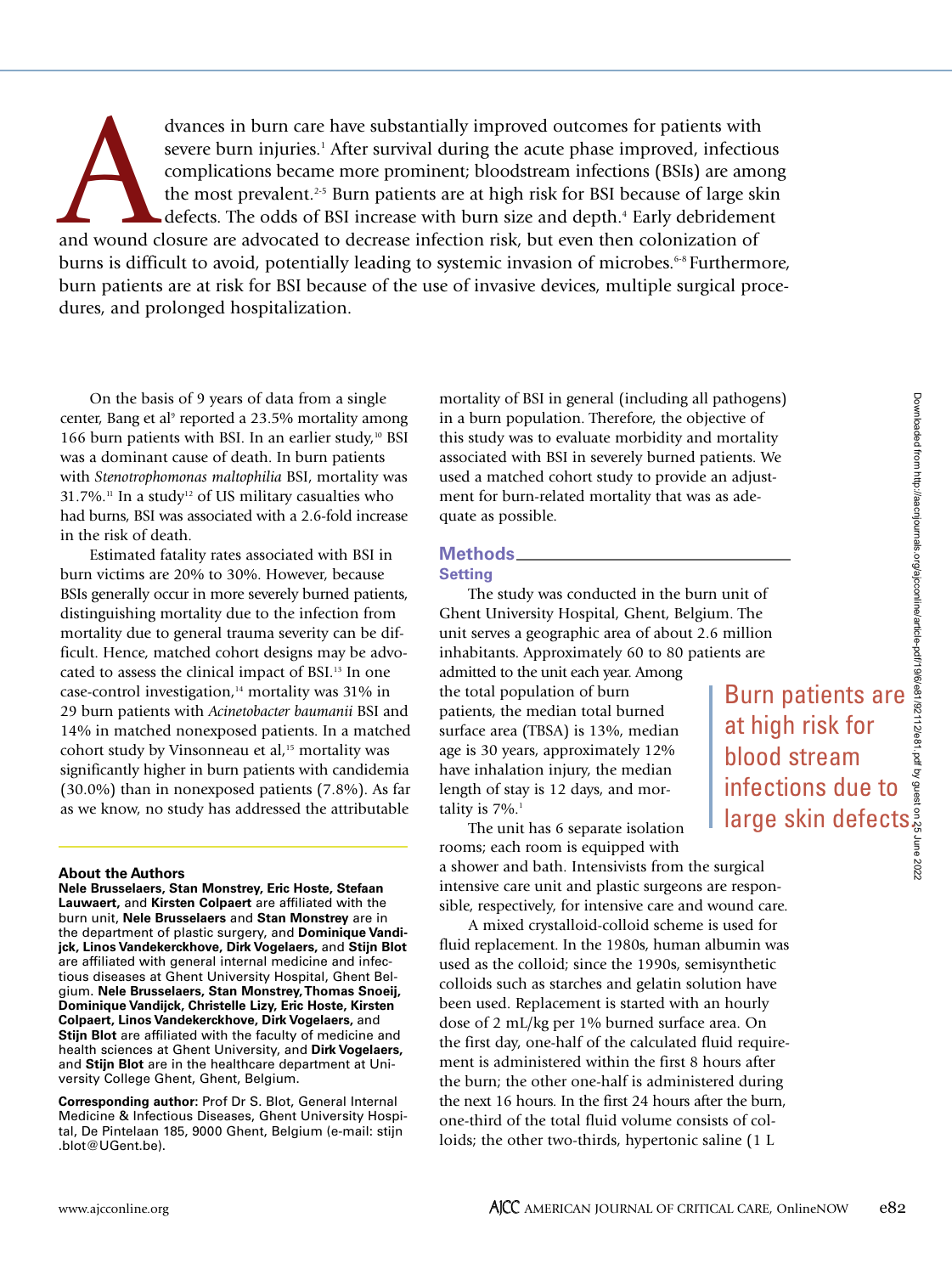of 0.9% sodium chloride + 50 mEq sodium bicarbonate). During the second 24 hours, colloids account for two-thirds of the total fluid volume. Volume replacement is guided by a patient's urine output and hemodynamic status.

Early enteral nutrition has been the practice in the unit since 1998. During the period 1985 to 2001, patients were showered daily with chlorhexi-

Early patients showered daily with chlorhexidine and with betadine in the last 2 years.

dine solution. During the last 2 years of the study, a povodoneiodine solution was used. From 1985 to 1998, partial-thickness burns were covered with silver sulfadiazine; thereafter hydrocolloid dressings have been used. Fullthickness burns are covered with cerium nitrate–silver sulfadiazine. Early excision of burn wounds has

never been the practice in the burn unit. Use of polarized light to stimulate wound healing in partial-thickness burns was introduced in the unit for scientific purposes in 1996. Since 1998, all partialthickness burns are treated with polarized light, limiting the need for surgery for full-thickness burns and difficulty in healing deep dermal burn wounds. Twice weekly microbiological monitoring indicates each patient's colonization status. No antibiotic prophylaxis is used.

### **Design**

A retrospective, pairwise-matched (matching ratio 1:2 or, if not feasible, 1:1), risk-adjusted cohort study was performed with "exposed" patients admitted to the burn unit between 1992 and 2006 in whom microbiological evidence indicated BSI.

Use of polarized light limits the need for surgery to full thickness burns.

Nonexposed patients were selected from a database that included all burn patients admitted to the unit. The study was approved by the appropriate ethics committee.

# **Case Finding**

A prospective, case- and laboratory-based surveillance program of BSIs by the infection control

team was used for the retrospective search for all burn patients with BSI. Patients were presumed to have a BSI if microorganisms were detected in blood cultures. Subsequent ad hoc determination of clinical significance, and presumed or definite initial focus of infection were established by mutual agreement among the attending intensivist, infectiologist, and microbiologist. In patients who had multiple episodes, only the first BSI episode was considered.

### **Matching Procedure**

The purpose of matched cohort studies is to achieve reliable estimates of attributable mortality through accurate adjustment for confounding covariates. Hence, strict matching on prognostic factors is crucial. 13,16-21 Therefore, exposed patients were matched with nonexposed patients according to identical Belgian Outcome in Burn Injury (BOBI) scores. <sup>22</sup> For the BOBI 10-point classification, 3 major risk factors—mortality, age, and TBSA—and inhalation injury are considered. 22,23 Age is divided into 4 risk categories (0-3 points); TBSA, into 5 (0-4 points). The presence of inhalation injury is scored as 3 additional points. This matching procedure resulted in an equal a priori expected mortality and allows assessment of the impact of a subsequent complication. Nonexposed patients were selected within a 5-year time frame before or after the admission year of the index BSI patient. Nonexposed patients were required to have a time to discharge at least equal to the time to event in the corresponding exposed patient. <sup>17</sup> Selection of nonexposed patients was made without knowledge of outcome. If data on more than 2 potential nonexposed patients were available, matching was based on the admission date nearest to that of the index exposed patient.

### **Definitions and Outcome Measures**

Definitions of BSI, determination of BSI sources, methods for antimicrobial susceptibility testing, and appropriate antimicrobial therapy have been reported elsewhere. 24-26 Antimicrobial resistance was defined24,27,28 as resistance to fluconazole for *Candida* species, as resistance to methicillin for staphylococci, as resistance to vancomycin for enterococci, as resistance to ampicillin for streptococci, as production of extended-spectrum β-lactamases for *Enterobacter* species, and as resistance to 1 of the following agents for gram-negative nonfermenting bacteria: ceftazidime, piperacillin, ciprofloxacin, imipenem, or meropenem.

Blood samples for cultures were obtained routinely if a patient's temperature increased to more than 38.4ºC or if bacteremia was suspected because of unstable hemodynamic status, chills, or new organ failure. Samples were processed according to the BacT/Alert (Organon Teknika Corp, Durnham, North Carolina) procedure. Susceptibility testing was done in accordance with the latest guidelines recommended by the National Committee on Clinical Laboratory Standards or the Clinical and Laboratory Standards Institute at any time during the study period.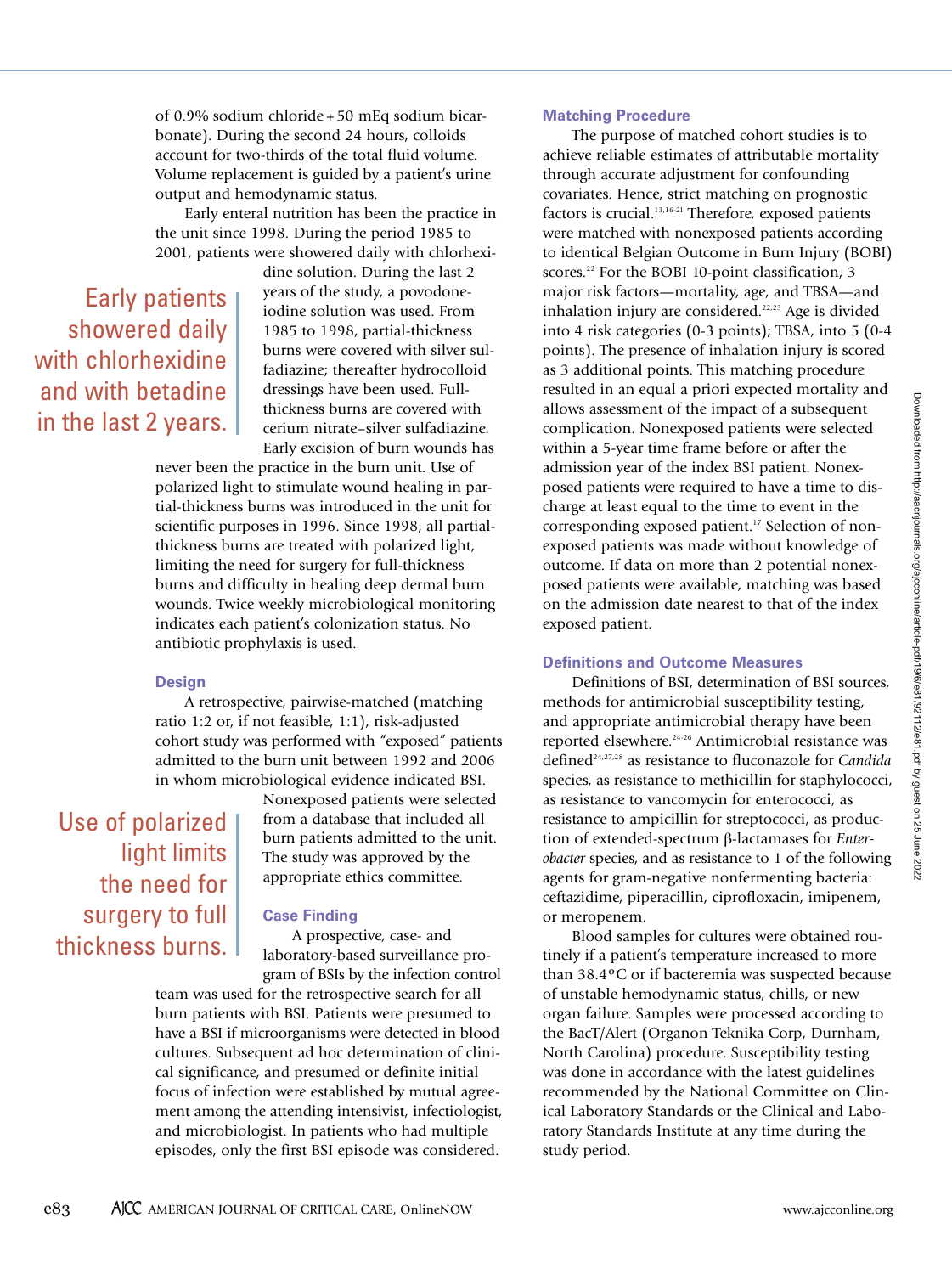# **Microorganisms involved in 76 episodes of bloodstream infection in patients with severe burn injuriesa**

| <b>Microorganism</b>                           | No. of episodes (%) | No. of episodes with single<br>isolated pathogen (%) | No. of antimicrobial<br>resistant pathogens (%) <sup>b</sup> |
|------------------------------------------------|---------------------|------------------------------------------------------|--------------------------------------------------------------|
| Gram-positive bacteria (46 isolated pathogens) | 41 (54)             | 21(46)                                               | 14(30)                                                       |
| Coagulase-negative staphylococci               | 12(16)              | 8(67)                                                | 9(75)                                                        |
| Staphylococcus aureus                          | 14 (18)             | 10(71)                                               | 4(29)                                                        |
| Enterococci                                    | 14(18)              | 2(14)                                                | 0(0)                                                         |
| Streptococci                                   | 6(8)                | 1(17)                                                | 1(17)                                                        |
| Gram-negative bacteria (45 isolated pathogens) | 42 (55)             | 26(58)                                               | 9(20)                                                        |
| <b>Enterobacter species</b>                    | 9(12)               | 6(67)                                                | 3(33)                                                        |
| Pseudomonas aeruginosa                         | 12(16)              | 6(50)                                                | 1(8)                                                         |
| Sphingobacterium meningosepticum               | 1(1)                | 1(100)                                               | 1(100)                                                       |
| Klebsiella species                             | 7(9)                | 2(29)                                                | 1(14)                                                        |
| Acinetobacter baumannii                        | 3(4)                | 3(100)                                               | 3(100)                                                       |
| Escherichia coli                               | 12(16)              | 8(67)                                                | 0(0)                                                         |
| Serratia marcescens                            | 1(1)                | 0(0)                                                 | 0(0)                                                         |
| <b>Candida</b> species (10 isolated pathogens) | 10(13)              | 8(80)                                                | 0(0)                                                         |
| Total (101 isolated pathogens)                 | 76 (100)            | 55 (54)                                              | 23(23)                                                       |
| <b>Polymicrobial bloodstream infections</b>    | 21(28)              | 0                                                    | 3(6.5)                                                       |

a Only the first episode is included.

<sup>b</sup> Antimicrobial resistance was defined as resistance to fluconazole for *Candida* species, resistance to methicillin for staphylococci, resistance to vancomycin for enterococci, resistance to ampicillin for streptococci, production of extended-spectrum β-lactamases for *Enterobacter* species, and resistance to one of the following agents for gram-negative nonfermenting bacteria: ceftazidime, piperacillin, ciprofloxacin, imipenem, or meropenem.

Evaluation of clinical outcome was based on the need for organ support (eg, mechanical ventilation, renal replacement therapy, vasopressor or inotropic support) and in-hospital mortality. Excess length of hospitalization and ventilator dependency were used as major indicators of added morbidity. Excess length of hospitalization was calculated by subtracting the median length of hospitalization of the nonexposed group from the median length of hospitalization of the exposed group. Because exposed patients were matched on the basis of exposure time (time to event in exposed patients vs time to discharge in nonexposed patients), the difference in length of stay indicates the added proportion of hospitalization due to the infectious complication. 17

# **Statistical Analysis**

Mann-Whitney U and  $\chi^2$  tests were used as appropriate. Relationships with mortality were assessed by using logistic regression analysis. The following variables were entered in the regression model and were stepwise removed if *P* > .10: age, sex, TBSA, inhalation injury, duration of hospitalization, BSI, acute kidney injury, and need for vasopressor support. Odds ratios and 95% confidence intervals are reported. Covariates with a plausible relationship with mortality or  $P < 10$  in univariate analysis were included in the model. Because BSI was the variable of interest, it was kept in the model regardless of the associated *P* value. All tests were 2 tailed.

### **Results Patients With BSI (Exposed Cohort)**

During the 15-year period, 1125 patients were admitted to the burn unit. In total, 178 episodes of BSI occurred (prevalence, 15.8 episodes per 100 admissions) in 76 patients. Among the 76 patients with BSI, 43 had multiple episodes (mean, 3.4 episodes). Table 1 summarizes the causative pathogens involved. In 28% of the BSI episodes, multiple bacteria were detected. Median time between admission

and onset of BSI was 11 days (IQR, 5-20). A total of 39 episodes were primary BSIs (39/7651%); of these, 23 were due to contaminated catheters (23/76, 30%). The burn wound was the main source of secondary BSIs (36/76, 47%). In 58 patients, appropriate antibiotic ther-

apy was initiated within 48 hours. In-hospital mortality was  $12\%$  (n=9) among the 76 patients who had BSI and  $9\%$  (n = 5) among the 55 patients whose first episode was due to a single pathogen. Of the 21 patients with a polymicrobial first episode,  $19\%$  died  $(n=4)$ .

# **Matched Cohort**

Matching was successful for all patients, but for 42 exposed patients, only 1 suitable nonexposed patient was found. Thus, the matching procedure resulted in a matched cohort study with 76 exposed

Hospital mortality

and without BSI.

did not differ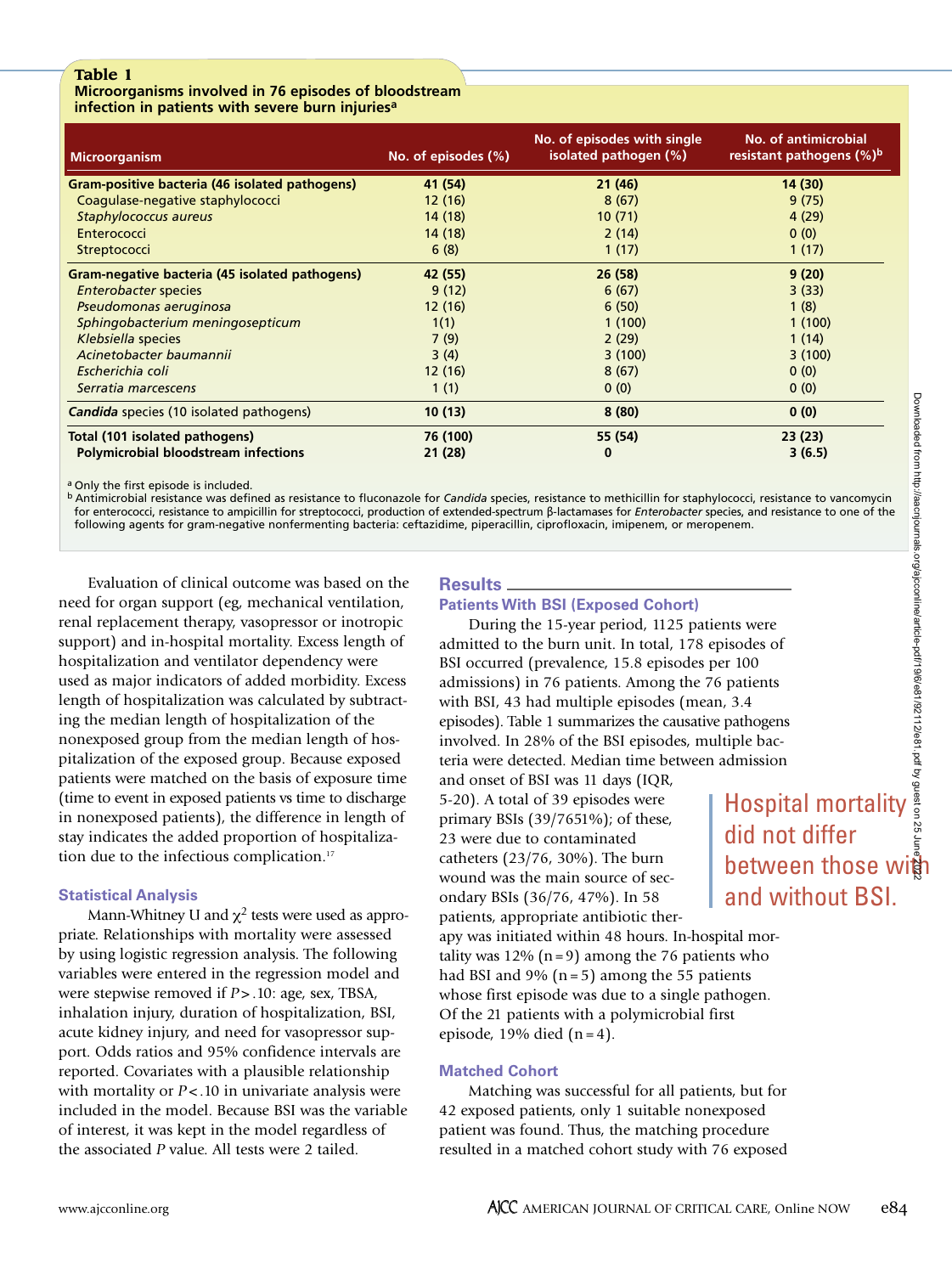**Characteristics of patients with severe burn injuries and a bloodstream infection (exposed) and matched nonexposed patientsa**

| <b>Characteristics</b>                                                        | <b>Exposed group</b><br>$(n = 76)$ | <b>Nonexposed group</b><br>$(n = 103)$ | P       |
|-------------------------------------------------------------------------------|------------------------------------|----------------------------------------|---------|
| Age, median (interquartile range), y                                          | 42 (31-52)                         | 41 (23-68)                             | .91     |
| Male sex, %                                                                   | 66                                 | 67                                     | .87     |
| Total burned surface area, median (interquartile range), %                    | 40.0 (25.3-50.0)                   | 30.0 (13.0-47.0)                       | .005    |
| Inhalation injury                                                             | 41 (54)                            | 54 (52)                                | .84     |
| BOBI score, <sup>22</sup> median (interquartile range)                        | $4(2-5)$                           | $4(2-5)$                               | .91     |
| BOBI score-related expected mortality, median (interquartile range), %        | $20.0(5.0-30.0)$                   | $20.0(5.0-30.0)$                       | .91     |
| Time to event/time to discharge, median (interquartile range), d <sup>b</sup> | $11(5-20)$                         | 31 (14-55)                             | $-.001$ |
| Vasopressive/inotropic support                                                | 44 (58)                            | 41 (40)                                | .02     |
| <b>Mechanical ventilation</b>                                                 | 46(61)                             | 57(55)                                 | .49     |
| Renal replacement therapy                                                     | 5(6.6)                             | 2(1.9)                                 | 11      |
| Duration of hospitalization, median (interquartile range), d                  | 61 (42-119)                        | 36 (20-57)                             | < .001  |
| Duration of mechanical ventilation, median (interquartile range), d           | $21(16-33)$                        | $10(6-21)$                             | < .001  |
| In-hospital mortality                                                         | 9(12)                              | 18(17)                                 | .30     |

<sup>a</sup> Data are reported as No. of patients (%) unless indicated otherwise.

 $b$  The time to discharge in the nonexposed group should be at least as long as the time to event in the exposed group. Consequently, the a priori risk for bloodstream infection is at least as high in the nonexposed group.

Abbreviation: BOBI, Belgian Outcome in Burn Injury.

# **Table 3 Logistic regression analysis to assess the relationship between in-hospital mortality and covariatesa**

| Variable                                        | Odds ratio<br>(95% confidence interval) | P       |
|-------------------------------------------------|-----------------------------------------|---------|
| Age (per 10-year increase)                      | $2.01(1.37 - 2.95)$                     | $-.001$ |
| Total burned surface area<br>(per 10% increase) | $2.30(1.61-3.29)$                       | $-.001$ |
| Acute kidney injury                             | 24.20 (1.70-344.83)                     | .02     |
| Need for vasopressive/inotropic support         | 3.70 (1.06-12.95)                       | .04     |
| <b>Bloodstream infection</b>                    | $0.83(0.22 - 3.16)$                     | .78     |
| Total hospital stay (per day increase)          | $0.96(0.94-0.98)$                       | $-.001$ |

a Sex and inhalation injury were stepwise removed from the model because these variables did not have a significant effect on mortality.

> and 103 nonexposed subjects. Table 2 summarizes the characteristics of the exposed and nonexposed groups. Compared with nonexposed patients, patients with BSI had a higher need for vasopressor or inotropic support. Need for ventilatory assistance and renal replacement therapy did not differ significantly between the 2 groups. Hospital mortality also did not differ significantly between the groups. However, duration of hospital stay was 25 days longer for patients with BSI (61 days) than for nonexposed

patients (36 days) and duration of mechanical ventilation was 11 days longer (21 vs 10 days). Logistic regression analysis confirmed that BSI did not affect survival (Table 3).

# **Discussion**

In this cohort of burn patients with BSI, the infections did not contribute to mortality but did cause additional morbidity; compared with the nonexposed patients, patients with BSI had a greater need for vasopressors or inotropic agents and longer durations of ventilator dependency and hospitalization. The absence of mortality attributable to BSI in the exposed group was confirmed by multivariate regression analysis. Instead, older age, greater TBSA, renal replacement therapy, and need for vasopressors or inotropic agents were risk factors for mortality. Strangely enough, inhalation injury, a factor that strongly compromised prognosis in other studies,<sup>1,29-31</sup> was not associated with death. Probably, inhalation injury contributes more to early deaths, whereas our BSI cohort generally included survivors of the acute phase of injury who were prone to late-onset infectious complications.

In contrast to previous reports,<sup>9,10,14,15</sup> our findings indicate that once adjusted for prognostic covariates, BSI does not necessarily impede survival in burn victims. No excess mortality<sup>24,25,32-35</sup> and dramatic mortality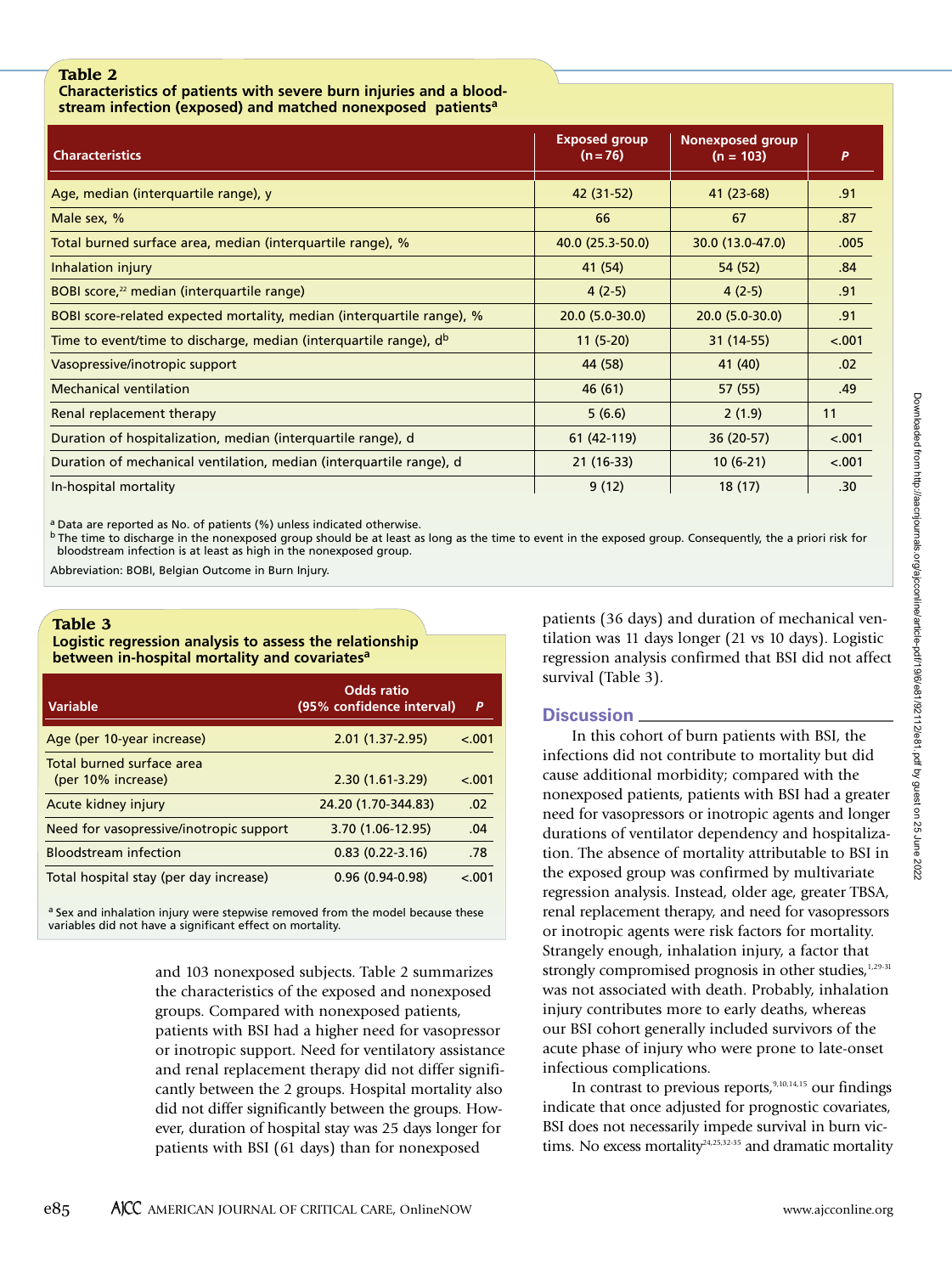rates attributable to infection have been reported before in bacteremic critically ill patients. 15,19,36,37 The likelihood of survival depends on unchangeable characteristics such as severity of disease, causative pathogen, antimicrobial resistance, and the patient's age. 12,13,38-40 Optimizing the odds of survival requires prompt initiation of appropriate therapy<sup>3,41-43</sup>; in our study, 58 of the 76 patients (76%) received appropriate antibiotic therapy. However, mortality in patients who did not receive appropriate therapy within the critical time frame of 48 hours (12%) was not worse than mortality in patients who did receive appropriate therapy (11%). Possibly, most BSIs treated inappropriately were caused by coagulase-negative staphylococci (methicillin-resistant), known as lowvirulence pathogens. Anyhow, insufficient power in the study hampered this particular analysis.

Because matched cohort studies are prone to selection and survival bias,<sup>13,17,44</sup> reliability of the nonexposed group is crucial. To avoid survival bias, we required that nonexposed patients have a time to discharge at least as long as the time to event (ie, onset of BSI) of the exposed patients. Additionally, we matched patients on the basis of the BOBI score because this classification summarizes the most powerful prognostic indicators. 22,23 An advantage of this matching procedure is that the validity of the nonexposed group can be judged by comparing the observed and expected mortality rates. In our study, the observed mortality of the nonexposed group (17.5%) was within the 95% confidence interval of the expected mortality (14.7%-30.9%), indicating a reliable nonexposed group with an outcome in line with the expectations. The percentages of TBSA differed statistically between the 2 groups, but the clinical relevance of the observed difference (30% vs 40%) was minor because mortality associated with the percentage of TBSA only starts to increase substantially from more than 40%, as indicated by Ryan et al. <sup>45</sup> Also in the BOBI score, TBSAs from 21% to 40% correspond to 1 point. Therefore, exposed and nonexposed patients might have different percentages of TBSA but still have identical BOBI scores and hence have similar outcome predictions. Consequently, our finding that TBSA was significantly lower among the nonexposed patients is overruled by the equal BOBI scores.

A disadvantage of this study is the single-center design. Nevertheless, the homogenous standard of care for both exposed and nonexposed patients is an advantage of this approach. Another potential weakness is that exposed patients were recruited during a long period in which favorable evolutions in survival occurred. We tried to counter this problem

by selecting nonexposed patients on the basis of the year of admission, but a 5-year frame was necessary to match all exposed patients. Selecting controls from a 5-year period may be borderline acceptable, because survival improved during the 5-year period (odds ratio, 0.73; 95% confidence interval, 0.56-0.94). 1

In conclusion, in this cohort of burn patients, BSI did not adversely affect survival. BSI was, however, associated with a significant increase in the durations of mechanical ventilation and hospitalization, thereby representing a substantial economic burden. These data underscore the need for vigorous application of evidence-based, cost-effective preventive measures.

### **ACKNOWLEDGMENTS**

These results were presented in part at the Congress of the European Burn Association, lausanne, Switzerland, September 2-5, 2009. we thank Mr J. Deschuijmer and Prof G. Verschraegen of the hospital hygiene team at Ghent University Hospital for their continual efforts in the surveillance of nosocomial bloodstream infections.

### FINANCIAl DISClOSURES

Dr Blot was supported by a grant from the European Society of Intensive Care Medicine and iMDsoft Patient Safety Research Award 2008.

### **eLetters**

Now that you've read the article, create or contribute to an online discussion on this topic. Visit **www.ajcconline.org** and click "Respond toThis Article" in either the full-text or PDF view of the article.

### REFERENCES

- 1. Brusselaers N, Hoste EA, Monstrey S, et al. Outcome and changes over time in survival following severe burns from 1985 to 2004. *Intensive Care Med.* 2005;31(12):1648-1653.
- 2. Bang Rl, Gang Rk, Sanyal SC, Mokaddas E, Ebrahim Mk. Burn septicaemia: an analysis of 79 patients. *Burns.* 1998; 24(4):354-361.
- 3. Bang Rl, Sharma PN, Sanyal SC, Al Najjadah I. Septicaemia after burn injury: a comparative study. *Burns.* 2002;28(8): 746-751.
- 4. Barret JP, Herndon DN. Effects of burn wound excision on bacterial colonization and invasion. *Plast Reconstr Surg.* 2003;111(2):744-750.
- 5 Santucci SG, Gobara S, Santos CR, Fontana C, levin AS. Infections in a burn intensive care unit: experience of seven years. *J Hosp Infect.* 2003;53(1):6-13.
- 6. lawrence JC. Burn bacteriology during the last 50 years. *Burns.* 1992;18(suppl 2):S23-S29.
- 7. Brusselaers N, lafaire C, Ortiz S, Jacquemin D, Monstrey S. The consensus of the surgical treatment of burn injuries in Belgium. *Acta Chir Belg.* 2008;108(6):645-650.
- 8. Pruitt BA Jr, McManus AT, kim SH, Goodwin Cw. Burn wound infections: current status. *World J Surg.* 1998; 22(2):135-145.
- 9. Bang Rl, Sharma PN, Sanyal SC, Bang S, Ebrahim Mk. Burn septicaemia in kuwait: associated demographic and clinical factors. *Med Princ Pract.* 2004;13(3):136-141.
- 10. Bang Rl, Sharma PN, Gang Rk, Ghoneim IE, Ebrahim Mk. Burn mortality during 1982 to 1997 in kuwait. *Eur J Epidemiol.* 2000;16(8):731-739.
- 11. Tsai wP, Chen Cl, ko wC, Pan SC. Stenotrophomonas maltophilia bacteremia in burn patients. *Burns.* 2006;32(2): 155-158.
- 12. Ressner RA, Murray Ck, Griffith ME, Rasnake MS, Hospenthal DR, wolf SE. Outcomes of bacteremia in burn patients